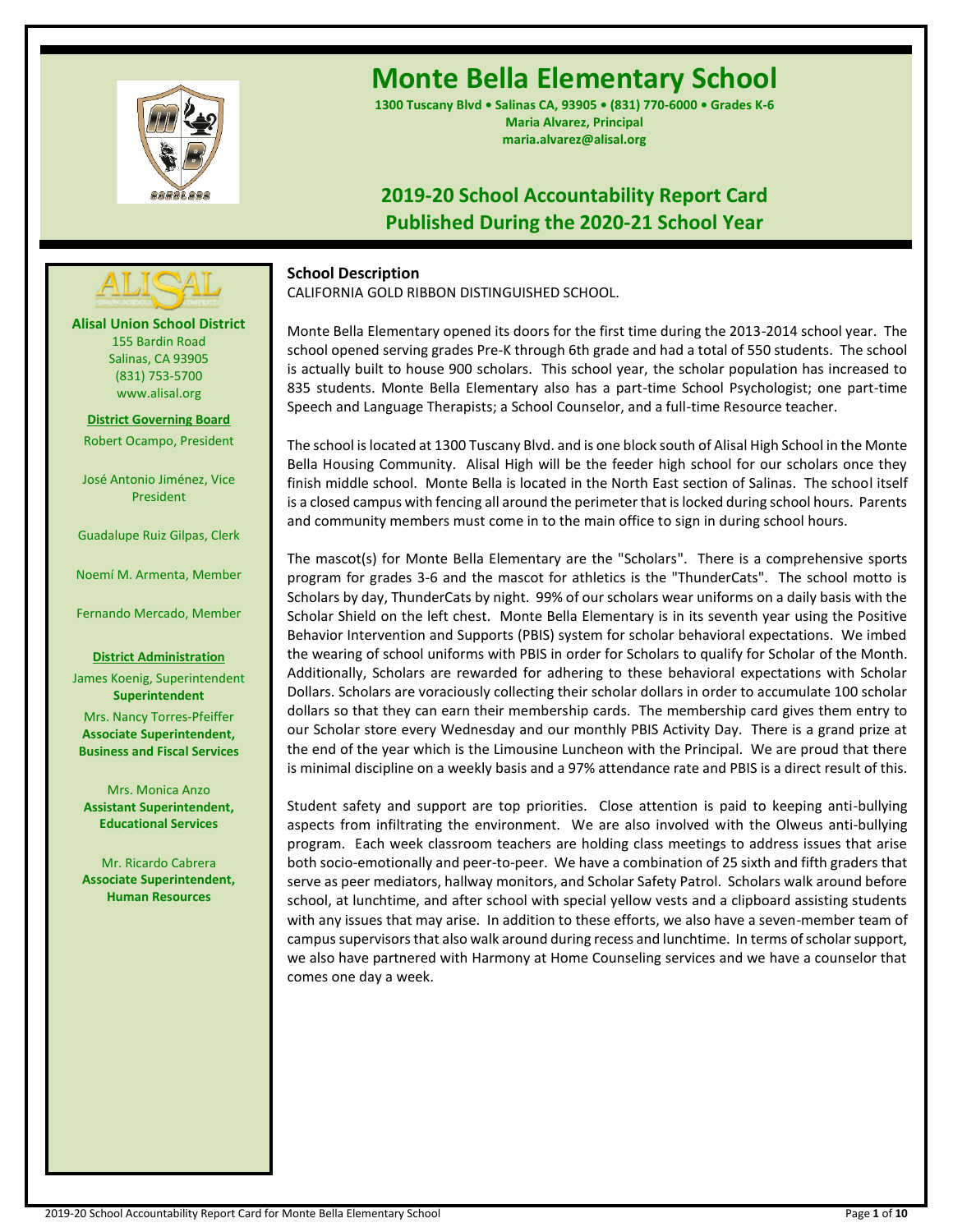Monte Bella Elementary truly is a 21st Century school. The school was formulated to emphasize Math, Science, and Technology. Technology is the main emphasis. Firstly, every classroom has surround sound speakers and every teacher uses a lapel microphone. There is an ELMO projector and every teacher is issued a Chromebook computer with six iPad tablets in each classroom. The school has WIFI throughout and every teacher and scholar has immediate connectivity once they get onto campus. Second, we are the very first and only public elementary school in our county to give every Scholar (K-6) a one-to-one Chromebook. Every parent is required to sign the Parent Technology Use meeting before their son/daughter can be issued their Chromebook. Lastly, teachers are going through an extensive Technology Professional Development program so that they can minimally get to the point where they can "Flip the Classroom". Coupled with the work that our district is doing with implementing the Common Core State Standards (CCSS), teachers and scholars are producing incredible work. Teachers train our scholars on Listening, Writing, Reading, and Speaking skills, Text-Based Questioning and Close Reading fundamentals as our entry points into CCSS. In mathematics, our emphasis has been on Reversibility and Flexibility. Furthermore, teachers have been going through extensive training in learning the Engage NY curriculum in both English Language Arts and Mathematics. Lastly, due to this extensive work, Monte Bella Elementary School was awarded the California Gold Ribbon Distinguished School Award for being a model and innovative program in the area of School Culture and Technology during the 2015-16 school year.

Our school and district is in its second year of transitioning from a traditional bilingual program to a Dual Immersion (DI) program beginning in Kindergarten. This means that we will be phasing out our traditional program and go completely DI We have added two DI kinder classes and the program is off to a great start. Currently, we have DI classes from TK-2nd grade. Our efforts are to build a solid and quality DI program that can be as high quality as our technology program.

Demographics. In terms of significant subgroups, the scholar population is as follows: Latino - 95%; Caucasian - 2%; Asian - 1%; Other - 1%. Our Socioeconomically disadvantaged population is 87%; our English Language Learner population is 70%; our Students with Disability population is 11%; and our Migrant population is 10%.

## **About the SARC**

By February 1 of each year, every school in California is required by state law to publish a School Accountability Report Card (SARC). The SARC contains information about the condition and performance of each California public school. Under the Local Control Funding Formula (LCFF) all local educational agencies (LEAs) are required to prepare a Local Control and Accountability Plan (LCAP), which describes how they intend to meet annual school-specific goals for all pupils, with specific activities to address state and local priorities. Additionally, data reported in an LCAP is to be consistent with data reported in the SARC.

- For more information about SARC requirements and access to prior year reports, see the California Department of Education (CDE) SARC web page at [https://www.cde.ca.gov/ta/ac/sa/.](https://www.cde.ca.gov/ta/ac/sa/)
- For more information about the LCFF or the LCAP, see the CDE LCFF webpage a[t https://www.cde.ca.gov/fg/aa/lc/.](https://www.cde.ca.gov/fg/aa/lc/)
- For additional information about the school, parents/guardians and community members should contact the school principal or the district office.

### **2019-20 Student Enrollment by Grade Level**

| <b>Grade Level</b>      | <b>Number of Students</b> |
|-------------------------|---------------------------|
| Kindergarten            | 144                       |
| Grade 1                 | 135                       |
| Grade 2                 | 98                        |
| Grade 3                 | 142                       |
| Grade 4                 | 108                       |
| Grade 5                 | 98                        |
| Grade 6                 | 111                       |
| <b>Total Enrollment</b> | 836                       |

#### **2019-20 Student Enrollment by Group**

| Group                             | <b>Percent of Total Enrollment</b> |
|-----------------------------------|------------------------------------|
| <b>Black or African American</b>  | 0.4                                |
| American Indian or Alaska Native  | 0.2                                |
| Asian                             | 0.7                                |
| Filipino                          | 1.3                                |
| <b>Hispanic or Latino</b>         | 94.9                               |
| White                             | 1.1                                |
| <b>Two or More Races</b>          | 0.1                                |
| Socioeconomically Disadvantaged   | 92                                 |
| <b>English Learners</b>           | 53.6                               |
| <b>Students with Disabilities</b> | 5.7                                |
| <b>Foster Youth</b>               | 0.2                                |
| <b>Homeless</b>                   | 5.9                                |

## **A. Conditions of Learning**

#### **State Priority: Basic**

The SARC provides the following information relevant to the State priority: Basic (Priority 1):

- Degree to which teachers are appropriately assigned and fully credentialed in the subject area and for the pupils they are teaching;
- Pupils have access to standards-aligned instructional materials; and
- School facilities are maintained in good repair

| <b>Teacher Credentials for Monte Bella.</b> | $18-19$ | $19-20$ 20-21 |    |
|---------------------------------------------|---------|---------------|----|
| With Full Credential                        | 30      | 31            | 33 |
| <b>Without Full Credential</b>              |         |               |    |
| Teaching Outside Subject Area of Competence |         |               |    |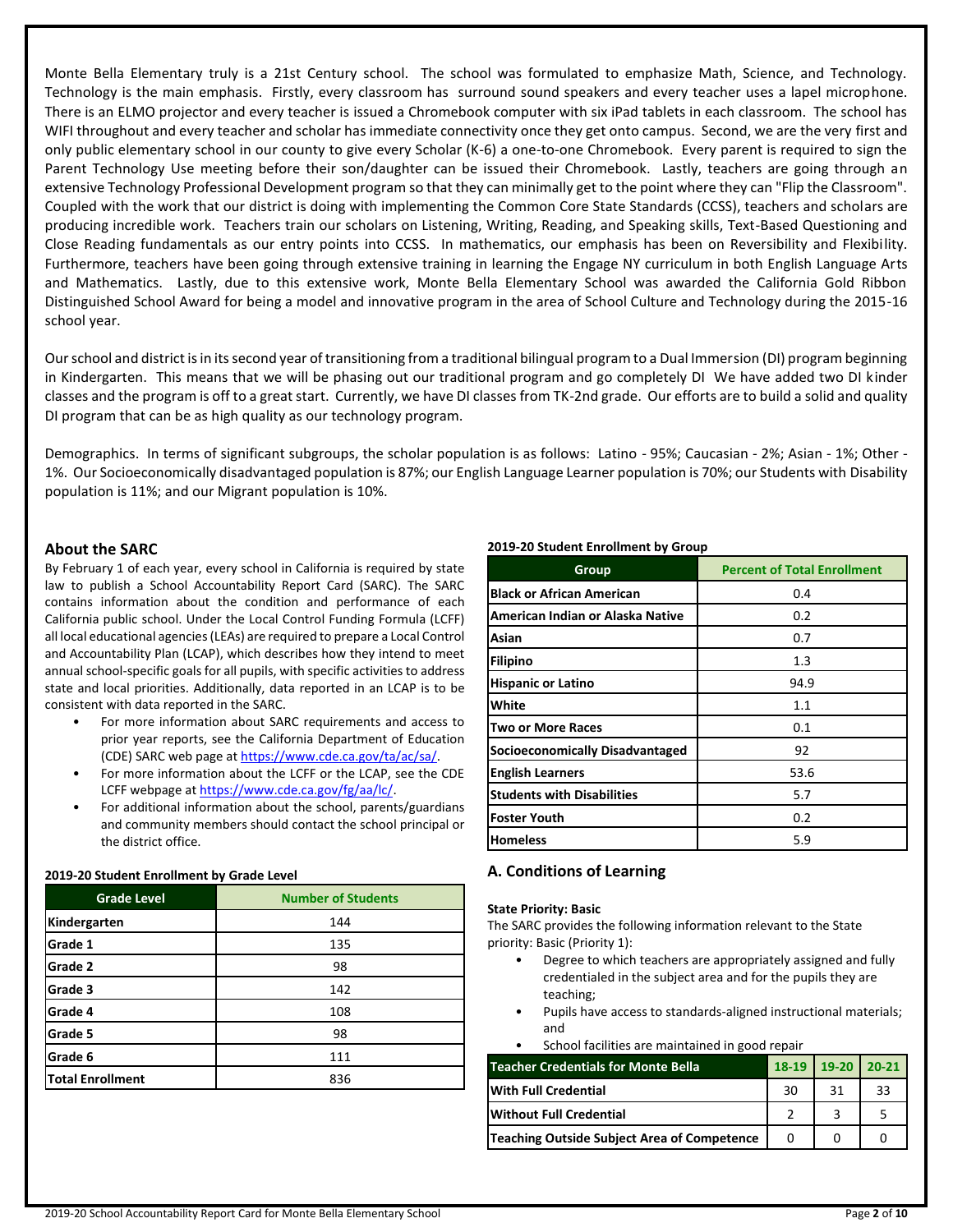| Teacher Credentials for Alisal Union School District | $18-19$ | $19 - 20$ | $20 - 21$ |
|------------------------------------------------------|---------|-----------|-----------|
| <b>With Full Credential</b>                          |         |           | 35        |
| <b>Without Full Credential</b>                       |         |           |           |
| Teaching Outside Subject Area of Competence          |         |           |           |

#### **Teacher Misassignments and Vacant Teacher Positions at Monte Bella Elementary School**

| Indicator                           | 18-19 | $19-20$ | $20 - 21$ |
|-------------------------------------|-------|---------|-----------|
| <b>Teachers of English Learners</b> |       |         |           |
| Total Teacher Misassignments*       |       |         |           |
| <b>Vacant Teacher Positions</b>     |       |         |           |

Note: "Misassignments" refers to the number of positions filled by teachers who lack legal authorization to teach that grade level, subject area, student group, etc. \*Total Teacher Misassignments includes the number of Misassignments of Teachers of English Learners.

#### **Quality, Currency, Availability of Textbooks and Instructional Materials (School Year 2020-21)**

In order to meet requirements for common core state standards (CCSS), materials were updated as part of the 2018 adoption.

K-6 Wonders is used to teach all Language Arts standards. In K-6, teachers use Eureka Math.

#### **Textbooks and Instructional Materials Year and month in which data were collected: 2019**

| <b>Core Curriculum Area</b>         | <b>Textbooks and Instructional Materials/Year of Adoption</b>                                            |            |
|-------------------------------------|----------------------------------------------------------------------------------------------------------|------------|
| <b>Reading/Language Arts</b>        | McMillan / McGraw-Hill, Wonders- K-3, Adopted 2017<br>McMillan / McGraw-Hill, Wonders- 4-6, Adopted 2018 |            |
|                                     | The textbooks listed are from most recent adoption:                                                      | <b>Yes</b> |
|                                     | Percent of students lacking their own assigned textbook:                                                 | 0          |
| <b>Mathematics</b>                  | Eureka Math, Adopted 2018                                                                                |            |
|                                     | The textbooks listed are from most recent adoption:                                                      | <b>Yes</b> |
|                                     | Percent of students lacking their own assigned textbook:                                                 | $\Omega$   |
| <b>Science</b>                      | Delta Foss- (Kinder-5th grades) - Adopted 2007<br>McGraw-Hill- (6th grade) - Adopted 2006                |            |
|                                     | The textbooks listed are from most recent adoption:                                                      | <b>Yes</b> |
|                                     | Percent of students lacking their own assigned textbook:                                                 | $\Omega$   |
| <b>History-Social Science</b>       | McGraw Hill, Imapact / Impacto, 4th-6th Grades - Adopted May 2019<br>McGraw-Hill, Vistas - Adopted 2006  |            |
|                                     | The textbooks listed are from most recent adoption:                                                      | Yes        |
|                                     | Percent of students lacking their own assigned textbook:                                                 | 0          |
| <b>Foreign Language</b>             | Not applicable                                                                                           |            |
|                                     | The textbooks listed are from most recent adoption:                                                      | No         |
|                                     | Percent of students lacking their own assigned textbook:                                                 | 0          |
| <b>Health</b>                       | Not applicable                                                                                           |            |
|                                     | The textbooks listed are from most recent adoption:                                                      | No         |
|                                     | Percent of students lacking their own assigned textbook:                                                 | 0          |
| <b>Visual and Performing Arts</b>   | Not applicable                                                                                           |            |
|                                     | The textbooks listed are from most recent adoption:                                                      | No         |
|                                     | Percent of students lacking their own assigned textbook:                                                 | 0          |
| <b>Science Laboratory Equipment</b> | Not applicable                                                                                           |            |
|                                     | The textbooks listed are from most recent adoption:                                                      | No         |
| 211.317A                            | Percent of students lacking their own assigned textbook:                                                 | 0          |

Note: Cells with N/A values do not require data.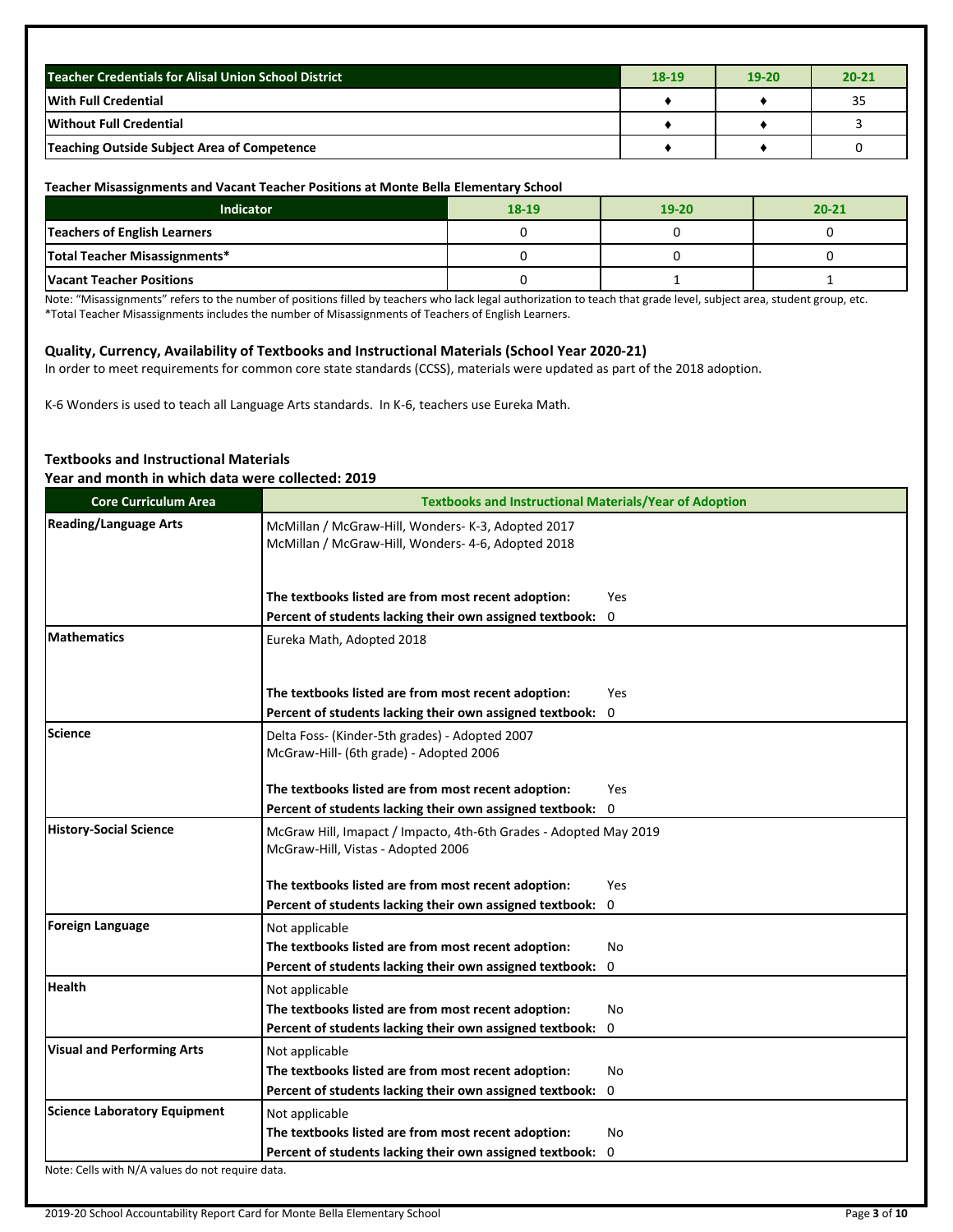#### **School Facility Conditions and Planned Improvements (Most Recent Year)**

Monte Bella Elementary is in its seventh year of existence. The school serves grades Pre-K through 6th grade and has a total of 835 students. The school is actually built to house 900 scholars comfortably. This school year, every classroom is being utilized to serve students accept for two where we have our Mindfulness and STEM Room. The school is a closed campus with fencing all around the perimeter that is locked during school hours.

Monte Bella Elementary is truly a state of the art 21st Century facility. The school was formulated to emphasize Math, Science, and Technology. Firstly, every classroom has to surround sound speakers and every teacher uses a lapel microphone. There is an ELMO projector and every teacher is issued a laptop, desktop computer, and iPad tablet. The school has internet infrastructure set for the next 10 years. It has WIFI throughout the campus and every teacher and scholar has immediate connectivity once they get onto campus. Students in need were provided hot spots for at-home wifi.

## **School Facility Good Repair Status (Most Recent Year)**

Using the **most recently collected** FIT data (or equivalent), provide the following:

- Determination of repair status for systems listed
- Description of any needed maintenance to ensure good repair
- The year and month in which the data were collected
- The rate for each system inspected
- The overall rating

#### **Year and month in which data were collected: August, 2020**

| <b>System Inspected</b>                                              | <b>Repair Status</b> | <b>Repair Needed and</b><br><b>Action Taken or Planned</b> |
|----------------------------------------------------------------------|----------------------|------------------------------------------------------------|
| Systems:<br>Gas Leaks, Mechanical/HVAC, Sewer                        | Good                 |                                                            |
| Interior:<br><b>Interior Surfaces</b>                                | Good                 |                                                            |
| <b>Cleanliness:</b><br>Overall Cleanliness, Pest/ Vermin Infestation | Good                 |                                                            |
| <b>Electrical:</b><br>Electrical                                     | Good                 |                                                            |
| <b>Restrooms/Fountains:</b><br>Restrooms, Sinks/ Fountains           | Good                 |                                                            |
| Safety:<br>Fire Safety, Hazardous Materials                          | Good                 |                                                            |
| Structural:<br>Structural Damage, Roofs                              | Good                 |                                                            |
| External:<br>Playground/School Grounds, Windows/Doors/Gates/Fences   | Good                 |                                                            |
| <b>Overall Rating</b>                                                | Exemplary<br>Good    |                                                            |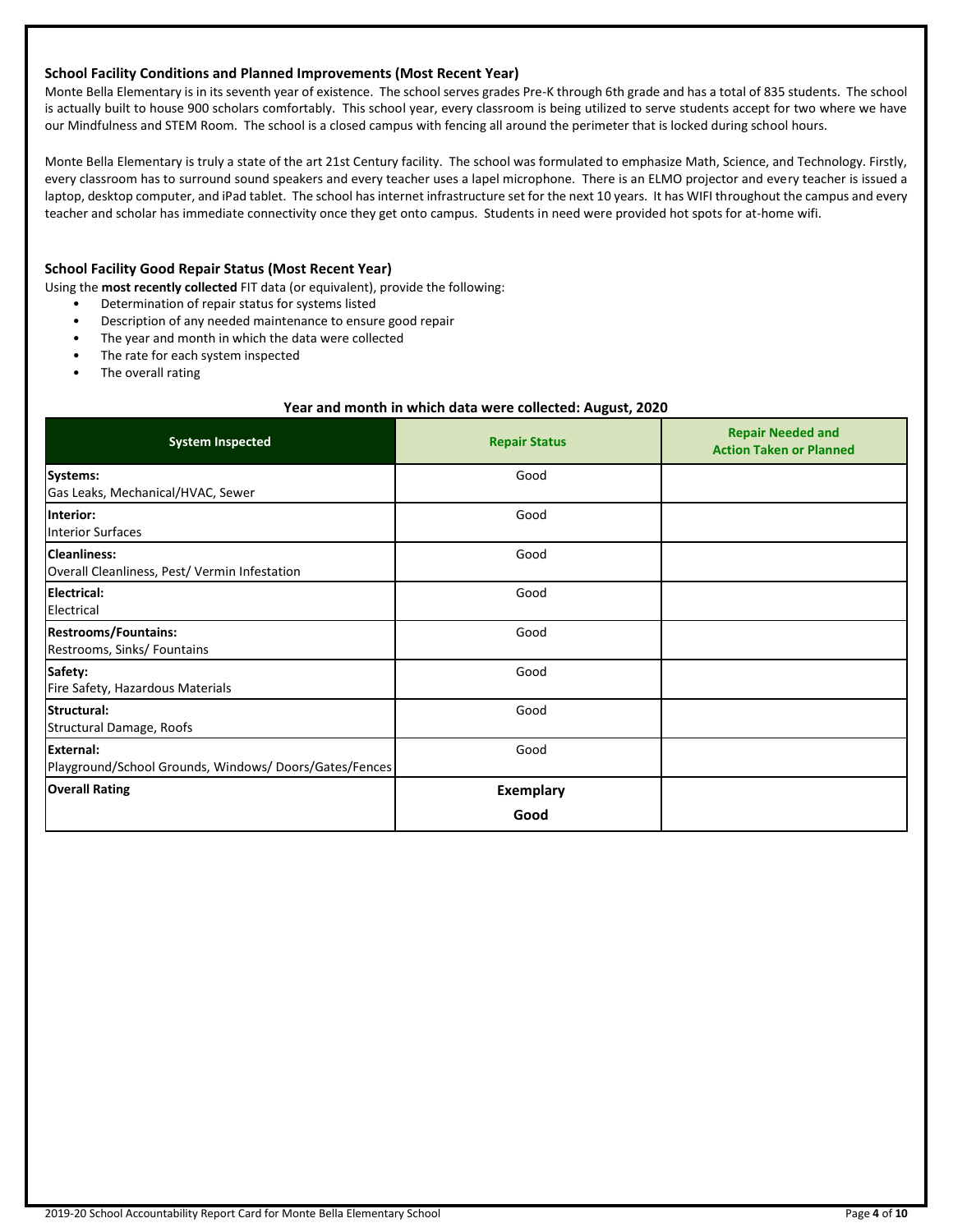## **B. Pupil Outcomes**

#### **State Priority: Pupil Achievement**

The SARC provides the following information relevant to the State priority: Pupil Achievement (Priority 4):

- **Statewide assessments** (i.e., California Assessment of Student Performance and Progress [CAASPP] System, which includes the Smarter Balanced Summative Assessments for students in the general education population and the California Alternate Assessments [CAAs] for English language arts/literacy [ELA] and mathematics given in grades three through eight and grade eleven. Only eligible students may participate in the administration of the CAAs. CAAs items are aligned with alternate achievement standards, which are linked with the Common Core State Standards [CCSS] for students with the most significant cognitive disabilities); and
- The percentage of students who have successfully completed courses that satisfy the requirements for entrance to the University of California and the California State University, or career technical education sequences or programs of study.

#### **CAASPP Test Results in ELA and Mathematics for All Students Grades Three through Eight and Grade Eleven**

**Percentage of Students Meeting or Exceeding the State Standard**

| <b>Subject</b> | <b>School</b><br>18-19 | <b>School</b><br>$19 - 20$ | <b>District</b><br>18-19 | <b>District</b><br>$19 - 20$ | <b>State</b><br>18-19 | <b>State</b><br>19-20 |
|----------------|------------------------|----------------------------|--------------------------|------------------------------|-----------------------|-----------------------|
| iela           | 36                     | N/A                        | 36                       | N/A                          | 50                    | N/A                   |
| <b>Math</b>    | 27                     | N/A                        | 28                       | N/A                          | 39                    | N/A                   |

Note: Cells with N/A values do not require data.

Note: The 2019-2020 data are not available. Due to the COVID-19 pandemic, Executive Order N-30-20 was issued which waived the requirement for statewide testing for the 2019-2020 school year.

Note: Percentages are not calculated when the number of students tested is ten or less, either because the number of students in this category is too small for statistical accuracy or to protect student privacy.

Note: ELA and mathematics test results include the Smarter Balanced Summative Assessment and the CAA. The "Percent Met or Exceeded" is calculated by taking the total number of students who met or exceeded the standard on the Smarter Balanced Summative Assessment plus the total number of students who met the standard (i.e., achieved Level 3-Alternate) on the CAAs divided by the total number of students who participated in both assessments.

## **CAASPP Test Results in Science for All Students Grades Five, Eight, and High School**

#### **Percentage of Students Meeting or Exceeding the State Standard**

| <b>Subject</b> | <b>School</b> | <b>School</b> | <b>District</b> | <b>District</b> | <b>State</b> | <b>State</b> |
|----------------|---------------|---------------|-----------------|-----------------|--------------|--------------|
|                | 18-19         | 19-20         | 18-19           | 19-20           | 18-19        | 19-20        |
| <b>Science</b> | 18            | N/A           | 13              | N/A             | 30           | N/A          |

Note: Cells with N/A values do not require data.

Note: The 2019-2020 data are not available. Due to the COVID-19 pandemic, Executive Order N-30-20 was issued which waived the requirement for statewide testing for the 2019-2020 school year.

Note: The new California Science Test (CAST) was first administered operationally in the 2018-2019 school year.

#### **State Priority: Other Pupil Outcomes**

The SARC provides the following information relevant to the State priority: Other Pupil Outcomes (Priority 8):

Pupil outcomes in the subject areas of physical education.

#### **2019-20 Percent of Students Meeting Fitness Standards**

| Grade<br>Level | 4 of 6                                                                                                                                                                                                                                    | $5$ of 6 | 6 of 6 |
|----------------|-------------------------------------------------------------------------------------------------------------------------------------------------------------------------------------------------------------------------------------------|----------|--------|
|                | N/A                                                                                                                                                                                                                                       | N/A      | N/A    |
|                | N/A                                                                                                                                                                                                                                       | N/A      | N/A    |
| q              | N/A                                                                                                                                                                                                                                       | N/A      | N/A    |
|                | $\mathbf{A}$ is a set of $\mathbf{A}$ if the set of $\mathbf{A}$ and is a set of the set of the set of the set of the set of the set of the set of the set of the set of the set of the set of the set of the set of the set of the set o |          |        |

Note: Cells with N/A values do not require data.

Note: The 2019–2020 data are not available. Due to the COVID-19 pandemic, Executive Order N-56-20 was issued which waived the requirement to administer the physical fitness performance test for the 2019–2020 school year.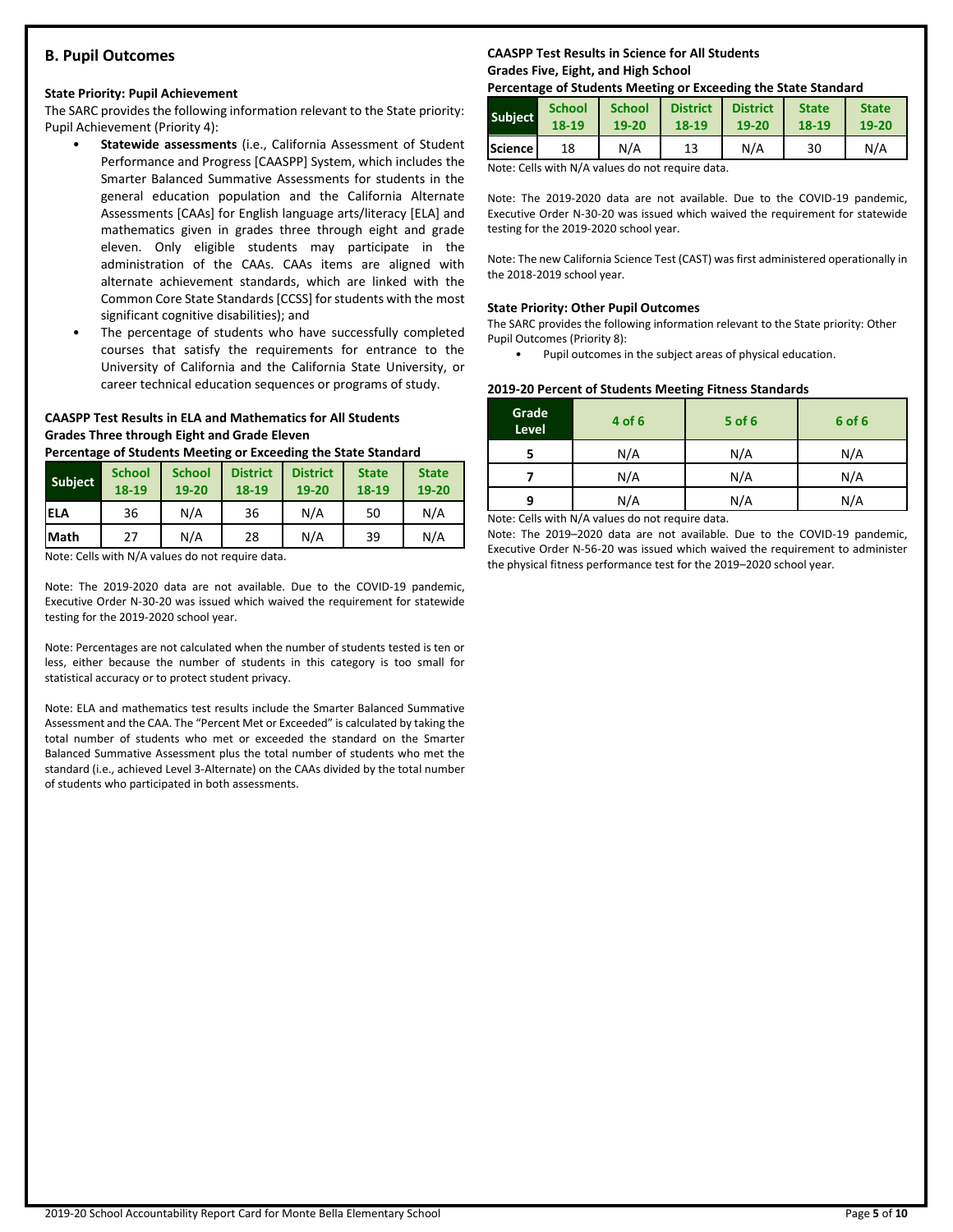| <b>Student Group</b>                                 | <b>Total</b><br><b>Enrollment</b> | <b>Number</b><br><b>Tested</b> | <b>Percent</b><br><b>Tested</b> | <b>Percent</b><br><b>Not Tested</b> | <b>Percent</b><br><b>Met or Exceeded</b> |
|------------------------------------------------------|-----------------------------------|--------------------------------|---------------------------------|-------------------------------------|------------------------------------------|
| <b>All Students</b>                                  | N/A                               | N/A                            | N/A                             | N/A                                 | N/A                                      |
| <b>Male</b>                                          | N/A                               | N/A                            | N/A                             | N/A                                 | N/A                                      |
| Female                                               | N/A                               | N/A                            | N/A                             | N/A                                 | N/A                                      |
| <b>Black or African American</b>                     | N/A                               | N/A                            | N/A                             | N/A                                 | N/A                                      |
| American Indian or Alaska Native                     | N/A                               | N/A                            | N/A                             | N/A                                 | N/A                                      |
| <b>Asian</b>                                         | N/A                               | N/A                            | N/A                             | N/A                                 | N/A                                      |
| <b>Filipino</b>                                      | N/A                               | N/A                            | N/A                             | N/A                                 | N/A                                      |
| <b>Hispanic or Latino</b>                            | N/A                               | N/A                            | N/A                             | N/A                                 | N/A                                      |
| Native Hawaiian or Pacific Islander                  | N/A                               | N/A                            | N/A                             | N/A                                 | N/A                                      |
| White                                                | N/A                               | N/A                            | N/A                             | N/A                                 | N/A                                      |
| <b>Two or More Races</b>                             | N/A                               | N/A                            | N/A                             | N/A                                 | N/A                                      |
| <b>Socioeconomically Disadvantaged</b>               | N/A                               | N/A                            | N/A                             | N/A                                 | N/A                                      |
| <b>English Learners</b>                              | N/A                               | N/A                            | N/A                             | N/A                                 | N/A                                      |
| <b>Students with Disabilities</b>                    | N/A                               | N/A                            | N/A                             | N/A                                 | N/A                                      |
| <b>Students Receiving Migrant Education Services</b> | N/A                               | N/A                            | N/A                             | N/A                                 | N/A                                      |
| <b>Foster Youth</b>                                  | N/A                               | N/A                            | N/A                             | N/A                                 | N/A                                      |
| <b>Homeless</b>                                      | N/A                               | N/A                            | N/A                             | N/A                                 | N/A                                      |

Note: Cells with N/A values do not require data.

Note: The 2019-2020 data are not available. Due to the COVID-19 pandemic, Executive Order N-30-20 was issued which waived the requirement for statewide testing for the 2019-2020 school year.

## **CAASPP Test Results in ELA by Student Group**

**Grades Three through Eight and Grade Eleven (School Year 2019-2020)**

| <b>Student Group</b>                                 | .,<br><b>Total</b><br><b>Enrollment</b> | <b>Number</b><br><b>Tested</b> | <b>Percent</b><br><b>Tested</b> | <b>Percent</b><br><b>Not Tested</b> | <b>Percent</b><br><b>Met or Exceeded</b> |
|------------------------------------------------------|-----------------------------------------|--------------------------------|---------------------------------|-------------------------------------|------------------------------------------|
| <b>All Students</b>                                  | N/A                                     | N/A                            | N/A                             | N/A                                 | N/A                                      |
| Male                                                 | N/A                                     | N/A                            | N/A                             | N/A                                 | N/A                                      |
| Female                                               | N/A                                     | N/A                            | N/A                             | N/A                                 | N/A                                      |
| <b>Black or African American</b>                     | N/A                                     | N/A                            | N/A                             | N/A                                 | N/A                                      |
| American Indian or Alaska Native                     | N/A                                     | N/A                            | N/A                             | N/A                                 | N/A                                      |
| Asian                                                | N/A                                     | N/A                            | N/A                             | N/A                                 | N/A                                      |
| <b>Filipino</b>                                      | N/A                                     | N/A                            | N/A                             | N/A                                 | N/A                                      |
| <b>Hispanic or Latino</b>                            | N/A                                     | N/A                            | N/A                             | N/A                                 | N/A                                      |
| Native Hawaiian or Pacific Islander                  | N/A                                     | N/A                            | N/A                             | N/A                                 | N/A                                      |
| White                                                | N/A                                     | N/A                            | N/A                             | N/A                                 | N/A                                      |
| <b>Two or More Races</b>                             | N/A                                     | N/A                            | N/A                             | N/A                                 | N/A                                      |
| <b>Socioeconomically Disadvantaged</b>               | N/A                                     | N/A                            | N/A                             | N/A                                 | N/A                                      |
| <b>English Learners</b>                              | N/A                                     | N/A                            | N/A                             | N/A                                 | N/A                                      |
| <b>Students with Disabilities</b>                    | N/A                                     | N/A                            | N/A                             | N/A                                 | N/A                                      |
| <b>Students Receiving Migrant Education Services</b> | N/A                                     | N/A                            | N/A                             | N/A                                 | N/A                                      |
| <b>Foster Youth</b>                                  | N/A                                     | N/A                            | N/A                             | N/A                                 | N/A                                      |
| <b>Homeless</b>                                      | N/A                                     | N/A                            | N/A                             | N/A                                 | N/A                                      |

Note: Cells with N/A values do not require data.

Note: The 2019-2020 data are not available. Due to the COVID-19 pandemic, Executive Order N-30-20 was issued which waived the requirement for statewide testing for the 2019-2020 school year.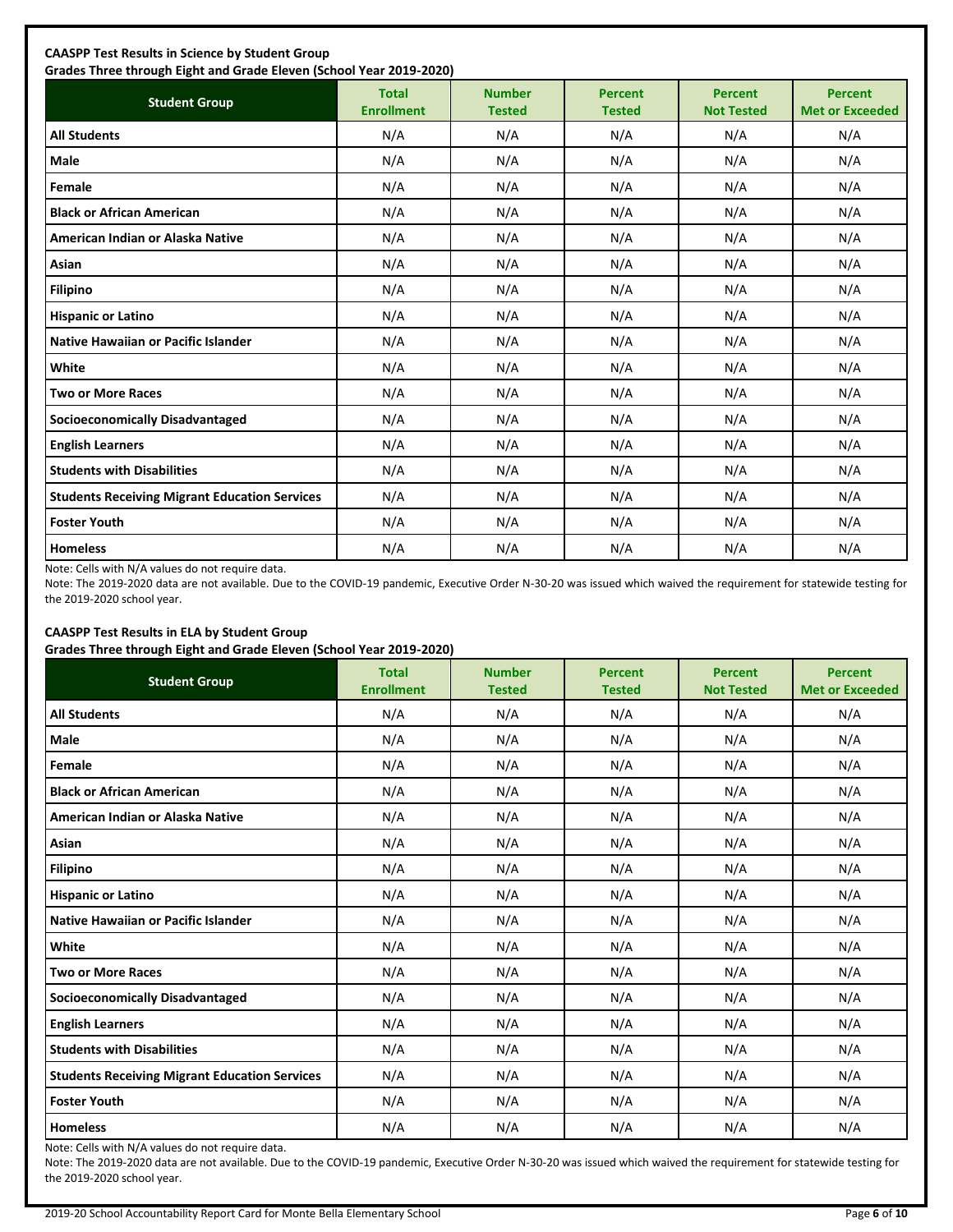#### **CAASPP Test Results in Mathematics by Student Group Grades Three through Eight and Grade Eleven (School Year 2019-2020)**

| andes mice anoggii agna and ardue actem penoor redi 2015 2020;<br><b>Student Group</b> | <b>Total</b><br><b>Enrollment</b> | <b>Number</b><br><b>Tested</b> | <b>Percent</b><br><b>Tested</b> | <b>Percent</b><br><b>Not Tested</b> | <b>Percent</b><br><b>Met or Exceeded</b> |
|----------------------------------------------------------------------------------------|-----------------------------------|--------------------------------|---------------------------------|-------------------------------------|------------------------------------------|
| <b>All Students</b>                                                                    | N/A                               | N/A                            | N/A                             | N/A                                 | N/A                                      |
| <b>Male</b>                                                                            | N/A                               | N/A                            | N/A                             | N/A                                 | N/A                                      |
| Female                                                                                 | N/A                               | N/A                            | N/A                             | N/A                                 | N/A                                      |
| <b>Black or African American</b>                                                       | N/A                               | N/A                            | N/A                             | N/A                                 | N/A                                      |
| American Indian or Alaska Native                                                       | N/A                               | N/A                            | N/A                             | N/A                                 | N/A                                      |
| Asian                                                                                  | N/A                               | N/A                            | N/A                             | N/A                                 | N/A                                      |
| <b>Filipino</b>                                                                        | N/A                               | N/A                            | N/A                             | N/A                                 | N/A                                      |
| <b>Hispanic or Latino</b>                                                              | N/A                               | N/A                            | N/A                             | N/A                                 | N/A                                      |
| <b>Native Hawaiian or Pacific Islander</b>                                             | N/A                               | N/A                            | N/A                             | N/A                                 | N/A                                      |
| White                                                                                  | N/A                               | N/A                            | N/A                             | N/A                                 | N/A                                      |
| <b>Two or More Races</b>                                                               | N/A                               | N/A                            | N/A                             | N/A                                 | N/A                                      |
| <b>Socioeconomically Disadvantaged</b>                                                 | N/A                               | N/A                            | N/A                             | N/A                                 | N/A                                      |
| <b>English Learners</b>                                                                | N/A                               | N/A                            | N/A                             | N/A                                 | N/A                                      |
| <b>Students with Disabilities</b>                                                      | N/A                               | N/A                            | N/A                             | N/A                                 | N/A                                      |
| <b>Students Receiving Migrant Education Services</b>                                   | N/A                               | N/A                            | N/A                             | N/A                                 | N/A                                      |
| <b>Foster Youth</b>                                                                    | N/A                               | N/A                            | N/A                             | N/A                                 | N/A                                      |
| <b>Homeless</b>                                                                        | N/A                               | N/A                            | N/A                             | N/A                                 | N/A                                      |

Note: Cells with N/A values do not require data.

Note: The 2019-2020 data are not available. Due to the COVID-19 pandemic, Executive Order N-30-20 was issued which waived the requirement for statewide testing for the 2019-2020 school year.

## **C. Engagement**

#### **State Priority: Parental Involvement**

- The SARC provides the following information relevant to the State priority: Parental Involvement (Priority 3):
	- Efforts the school district makes to seek parent input in making decisions for the school district and each school site

#### **Opportunities for Parental Involvement (School Year 2020-21)**

We strive to have a partnership with our families. It is a major school goal to have families involved in every part of their child's education. There are many meetings where parent stakeholder voices are of the utmost importance to meet compliance with state and federal regulations and to ensure that all collaborative discussions are taken into consideration.

Having parents attend these important parent meetings is critical to the social-emotional and academic success of the students. We encourage parents/guardians to attend monthly meetings and workshops that are provided. Examples of parent participation opportunities include, but not limited to our School Site Council, Parent- Teacher Organization, Parent-Teacher Conferences, Coffee Klatch, Parenting Partners, Family Meals Challenge, Family Reading and Mathematics Night, Field Trip Chaperoning, Classroom Volunteering, Career Day, Winter Program, Talent Show, and Athletics.

In order to create extrinsic motivation, the school has implemented a parent involvement Fast Pass program. Parents are encouraged to participate in several of the parent meetings as listed above and they receive a Fast Pass after each meeting for their child to use to go to the front of the line at our PBIS store. Parents that are actively participating throughout the year in school meetings and activities and are invited to our annual parent appreciation ceremony.

The latter part of the year, after March 13th of 2020 included remote instruction and in-person activities ceased on campus. We still continued virtual meetings for parents. For all parent involvement opportunities, please do not hesitate to contact Maria Alvarez, Principal at (831) 770-6000.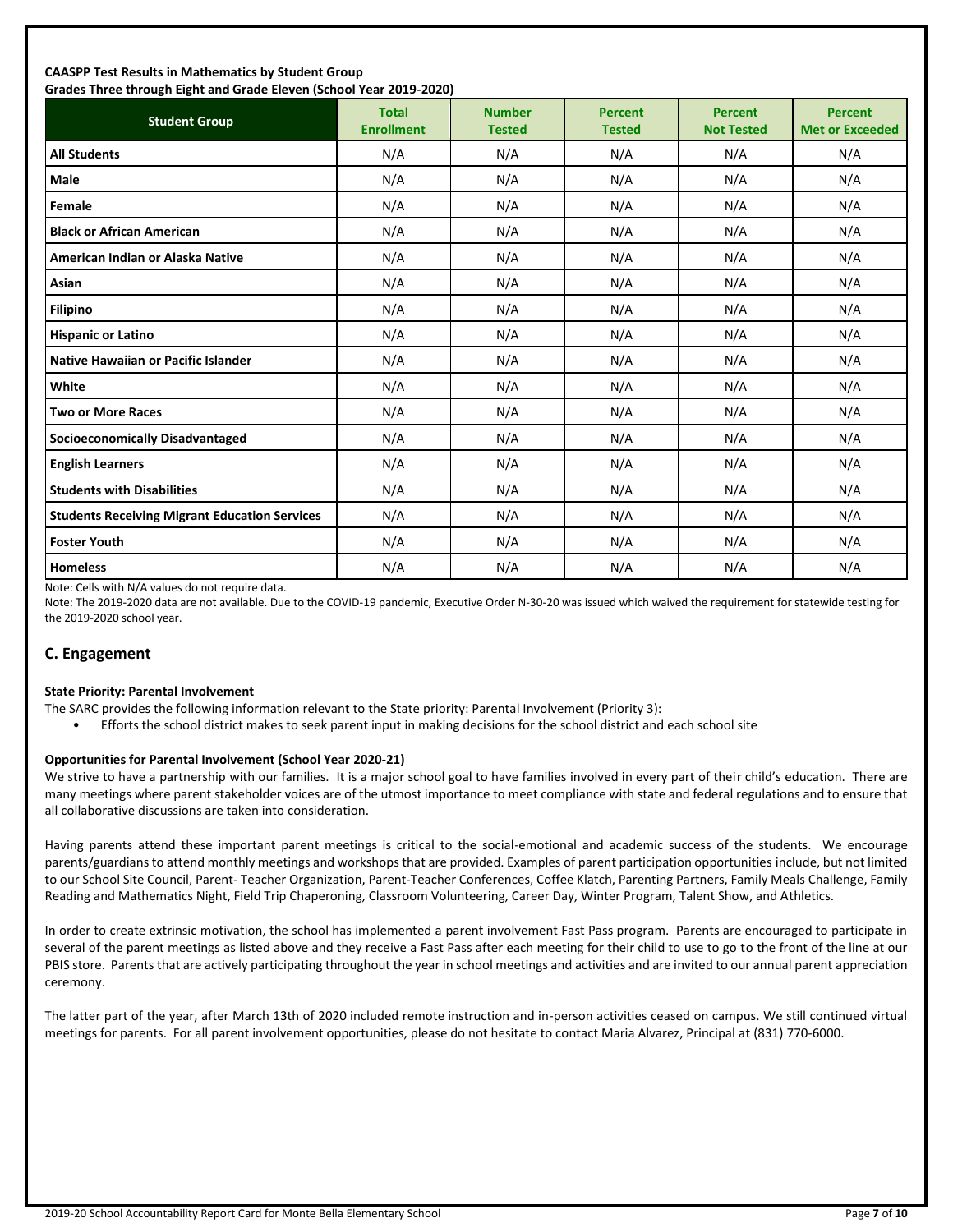#### **State Priority: School Climate**

The SARC provides the following information relevant to the State priority: School Climate (Priority 6):

- Pupil suspension rates;
- Pupil expulsion rates; and
- Other local measures on the sense of safety.

#### **School Safety Plan (School Year 2020-2021)**

Monte Bella Elementary operates under that notion of student safety first. We have formulated a Safety Committee that consists of the school site administration, seven teachers, four parents, two campus supervisors, our lead custodian, our lead food service clerk, and one front office secretary. This group updates our school safety plan on a yearly basis and we take it to the School Site Council every January to get approved.

The safety plan also places a huge emphasis on the Positive Behavior Intervention and Supports (PBIS) program. The core values from our PBIS matrix are to be Respectful, Responsible, and Ready. We call this being a 3R Scholar. We train all employee and student stakeholders in our school initiatives which are the Olweus Anti-Bullying program, Restorative Justice, and Mindfulness.

In addition to these programs, we have also implemented the Playworks curriculum for organized "play" during recesses. This has brought down our negative student behavior issues completely. Lastly, we also have a flip chart that we have created for all staff on the different types of emergency situations that may arise and how staff should conduct themselves in the case of these unforeseen events. Every month we practice a fire drill and in October and in the spring, we practice an earthquake drill. These drills are recorded on a chart in the main office that is placed for public display. The latter part of the year, after March 13th of 2020 included remote instruction and in-person activities ceased on campus.

#### **Suspensions and Expulsions**

#### **(data collected between July through June, each full school year respectively)**

| <b>Rate</b>        | <b>School</b><br>2017-18 | <b>School</b><br>2018-19 | - -<br><b>District</b><br>2017-18 | <b>District</b><br>2018-19 | <b>State</b><br>2017-18 | <b>State</b><br>2018-19 |
|--------------------|--------------------------|--------------------------|-----------------------------------|----------------------------|-------------------------|-------------------------|
| <b>Suspensions</b> | 0.6                      | ر                        | 1.5                               | 1.1                        | 3.5                     | 3.5                     |
| <b>Expulsions</b>  | 0.0                      | 0.0                      | 0.0                               | 0.0                        | 0.1                     | 0.1                     |

#### **Suspensions and Expulsions for School Year 2019-2020 Only**

**(data collected between July through February, partial school year due to the COVID-19 pandemic)**

| Rate               | <b>School</b><br>2019-20 | <b>District</b><br>2019-20 | <b>State</b><br>2019-20 |
|--------------------|--------------------------|----------------------------|-------------------------|
| <b>Suspensions</b> |                          |                            |                         |
| <b>Expulsions</b>  |                          |                            |                         |

Note: The 2019-2020 suspensions and expulsions rate data are not comparable to prior year data because the 2019-2020 school year is a partial school year due to the COVID-19 crisis. As such, it would be inappropriate to make any comparisons in rates of suspensions and expulsions in the 2019-2020 school year compared to prior years.

#### **D. Other SARC Information**

The information in this section is required to be in the SARC but is not included in the state priorities for LCFF.

#### **Ratio of Pupils to Academic Counselor (School Year 2019-2020)**

| <b>Title</b>        | <b>Ratio</b> |
|---------------------|--------------|
| Academic Counselor* |              |

\*One full time equivalent (FTE) equals one staff member working full time; one FTE could also represent two staff members who each work 50 percent of full time.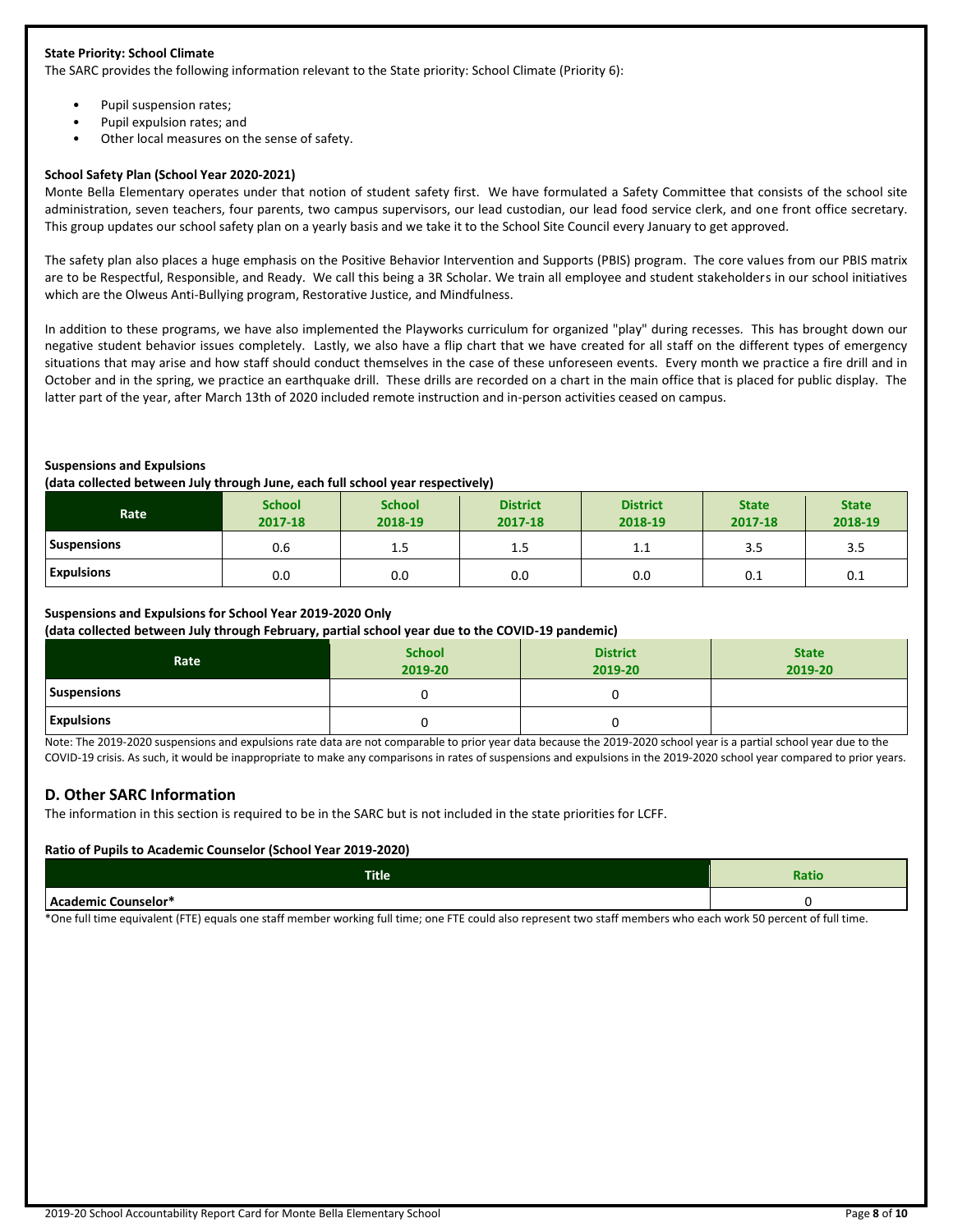| <b>Student Support Services Staff (School Year 2019-2020)</b> |                                               |
|---------------------------------------------------------------|-----------------------------------------------|
| <b>Title</b>                                                  | Number of Full-Time Equivalent<br>$($ FTE $)$ |
| <b>Counselor (Social/Behavioral or Career Development)</b>    |                                               |
| Library Media Teacher (Librarian)                             |                                               |
| Library Media Services Staff (Paraprofessional)               |                                               |
| Psychologist                                                  |                                               |
| <b>Social Worker</b>                                          |                                               |
| <b>Nurse</b>                                                  |                                               |
| Speech/Language/Hearing Specialist                            |                                               |
| Resource Specialist (non-teaching)                            |                                               |
| <b>Other</b><br>$\cdots$<br>.                                 | $\cdot$ $ -$                                  |

\*One Full Time Equivalent (FTE) equals one staff member working full time; one FTE could also represent two staff members who each work 50 percent of full time.

## **Average Class Size and Class Size Distribution (Elementary)**

| <del>.</del> . <del>.</del> g <del>.</del><br>Grade<br>Level | 2017-18<br><b>Average</b><br><b>Class</b><br><b>Size</b> | 2017-18<br># of<br>Classes*<br><b>Size</b><br>$1 - 20$ | 2017-18<br># of<br>Classes*<br><b>Size</b><br>$21 - 32$ | 2017-18<br># of<br>Classes*<br><b>Size</b><br>$33+$ | 2018-19<br><b>Average</b><br><b>Class</b><br><b>Size</b> | 2018-19<br># of<br>Classes*<br><b>Size</b><br>$1 - 20$ | 2018-19<br># of<br>Classes*<br><b>Size</b><br>21-32 | 2018-19<br># of<br>Classes*<br><b>Size</b><br>$33+$ | 2019-20<br><b>Average</b><br><b>Class</b><br><b>Size</b> | 2019-20<br># of<br>Classes*<br><b>Size</b><br>$1 - 20$ | 2019-20<br># of<br>Classes*<br><b>Size</b><br>$21 - 32$ | 2019-20<br># of<br>Classes*<br><b>Size</b><br>$33+$ |
|--------------------------------------------------------------|----------------------------------------------------------|--------------------------------------------------------|---------------------------------------------------------|-----------------------------------------------------|----------------------------------------------------------|--------------------------------------------------------|-----------------------------------------------------|-----------------------------------------------------|----------------------------------------------------------|--------------------------------------------------------|---------------------------------------------------------|-----------------------------------------------------|
| K                                                            | 23                                                       | $\overline{3}$                                         | 3                                                       |                                                     | 24                                                       | $\mathbf{1}$                                           | 6                                                   |                                                     | 12                                                       | 12                                                     |                                                         |                                                     |
| 1                                                            | 26                                                       |                                                        | 5                                                       |                                                     | 24                                                       |                                                        | 3                                                   |                                                     | 27                                                       |                                                        | 5                                                       |                                                     |
| $\overline{2}$                                               | 25                                                       |                                                        | 4                                                       |                                                     | 27                                                       |                                                        | 5                                                   |                                                     | 20                                                       | $\overline{2}$                                         | 3                                                       |                                                     |
| 3                                                            | 21                                                       | $\mathbf{1}$                                           | 4                                                       |                                                     | 26                                                       |                                                        | 4                                                   |                                                     | 28                                                       |                                                        | 5                                                       |                                                     |
| 4                                                            | 26                                                       |                                                        | $\overline{4}$                                          |                                                     | 28                                                       | $\mathbf{1}$                                           | $\overline{2}$                                      | 1                                                   | 27                                                       |                                                        | 4                                                       |                                                     |
| 5                                                            | 30                                                       |                                                        | 3                                                       |                                                     | 27                                                       |                                                        | 4                                                   |                                                     | 32                                                       |                                                        | 1                                                       | 1                                                   |
| 6                                                            | 34                                                       |                                                        |                                                         | 3                                                   | 31                                                       |                                                        | 3                                                   |                                                     | 28                                                       |                                                        | 4                                                       |                                                     |
| Other**                                                      | 10                                                       | $\mathbf{1}$                                           |                                                         |                                                     | 20                                                       | $\overline{2}$                                         |                                                     |                                                     |                                                          |                                                        |                                                         |                                                     |

\*Number of classes indicates how many classes fall into each size category (a range of total students per class).

\*\* "Other" category is for multi-grade level classes.

## **Professional Development (Most Recent Three Years)**

| <b>Measure</b>                                                                  | 2018-19 | $7019 - 20$ | 2020-21 |
|---------------------------------------------------------------------------------|---------|-------------|---------|
| Number of school days dedicated to Staff Development and Continuous Improvement |         |             |         |

The major areas of professional development for teachers in 2019-2020 included the following:

- Common Core State Standards planning for instruction, learning and assessment in both ELA and Math with entry points focusing on RI-1 and Listening and Speaking in ELA and Reversibility and Flexibility in Math
- Training for planning and implementation for Engage New York English Language Arts Curriculum
- Training for planning and implementation of Engage New York Math Curriculum
- Step-Up-To-Writing training for school-wide writing implementation
- Bilingual Transference (for teachers facilitating Alternative Bilingual Education classes)
- Implementation and use of student iPads within the classroom
- 21st Century Innovative Educator Training
- Learning Management System (Google Classroom) training
- California STEM Symposium training
- CUE Powerful Learning National Conference
- Positive Behavior Supports and Intervention (PBIS)
- Olweus Anti-Bullying
- **Playworks**
- Whole Child Mindfulness
- Technology focus (Achieve 3000, Seesaw, Istation)
- Data Walks
- Next Generation Standards Rollout (NGSS)